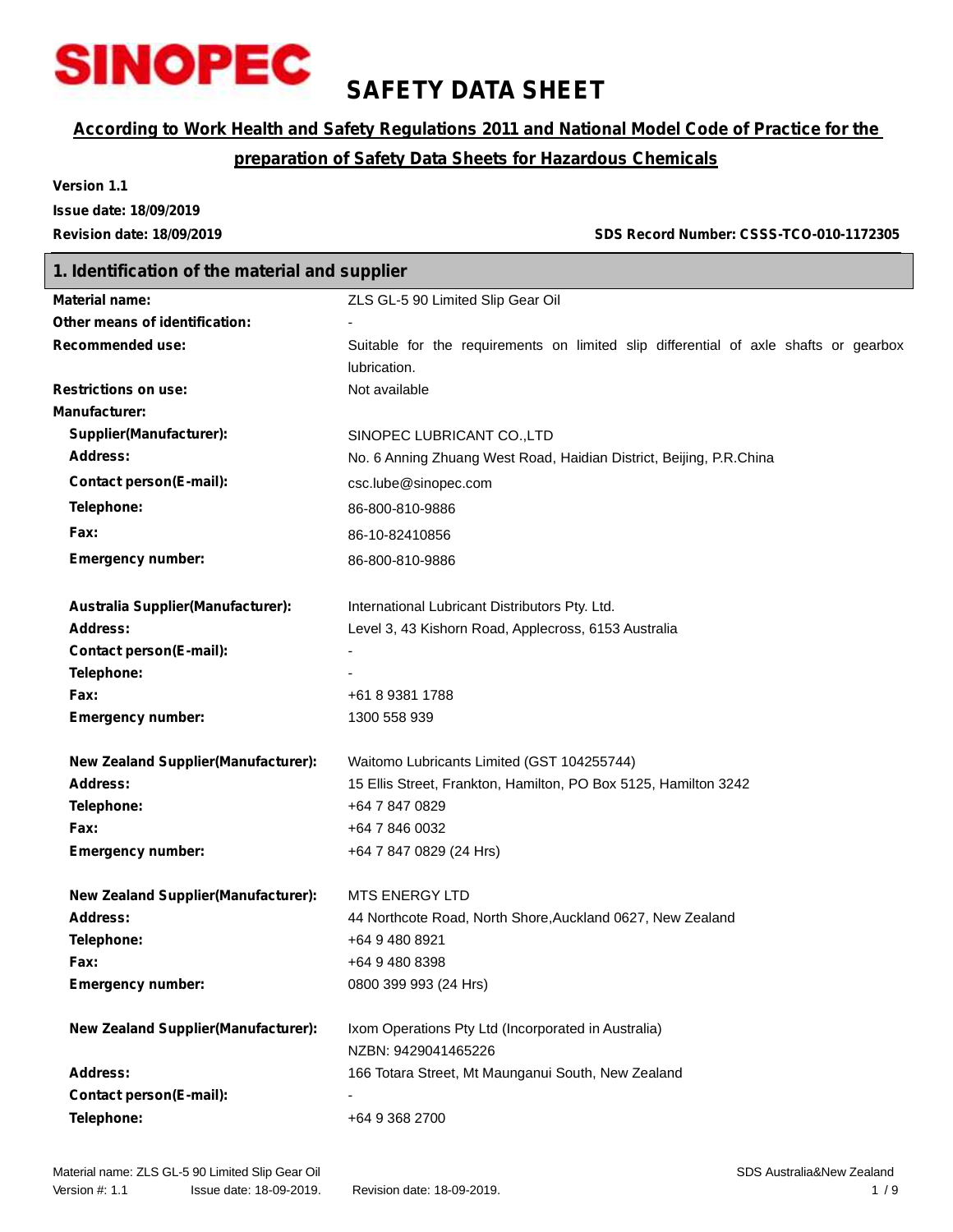

# **Fax:** +64 9 368 2710 **Emergency number:** 0 800 734 607 (ALL HOURS)

# **2. Hazards identification**

#### **Australia:**

Not classified as Hazardous according to criteria of National Occupational Health and Safety Commission (NOHSC), Australia.

Not classified as Dangerous Goods according to the Australian Code for the Transport of Dangerous Goods by Road and Rail. (7th edition) **New Zealand:**

Not classified as Hazardous according to the Hazardous Substances (Minimum Degrees of Hazard) Regulations 2001, New Zealand. Not classified as Dangerous Goods for transport according to the New Zealand Standard NZS 5433:2012 Transport of Dangerous Goods on Land.

### **GHS label elements:**

| <b>Hazard Pictograms::</b>           | No hazard pictogram is used. |
|--------------------------------------|------------------------------|
| Signal word:                         | No signal word is used.      |
| <b>Hazard statement:</b>             | Not applicable.              |
| <b>Precautionary statement:</b>      |                              |
| <b>Prevention:</b>                   | Not applicable.              |
| Response:                            | Not applicable.              |
| Storage:                             | Not applicable.              |
| Disposal:                            | Not applicable.              |
| Other hazards which do not result in | Not applicable.              |
| classification:                      |                              |

# **3. Composition/information on ingredients Components CAS No. Percent** Highly refined mineral oil 64742-54-7/64742-57-0 85 - 100% alkyl sulfur mixtures and the Mixture Mixture control of the 0-15% of the 0-15% of the 0-15% of the 0-15% of the  $\sim$

| 4. First aid measures                           |                                                                                                                                                                                                                                                |
|-------------------------------------------------|------------------------------------------------------------------------------------------------------------------------------------------------------------------------------------------------------------------------------------------------|
| Inhalation:                                     | No specific first aid measures are required. If exposed to excessive levels of material in                                                                                                                                                     |
|                                                 | the air, move the exposed person to fresh air. Get medical attention if coughing or<br>respiratory discomfort occurs.                                                                                                                          |
| Skin:                                           | No specific first aid measures are required. As a precaution, remove clothing and shoes if<br>contaminated. To remove the material from skin, use soap and water. Discard<br>contaminated clothing and shoes or thoroughly clean before reuse. |
| Eye:                                            | No specific first aid measures are required. As a precaution, remove contact lenses, if<br>worn, and flush eyes with water.                                                                                                                    |
| Ingestion:                                      | No specific first aid measures are required. Do not induce vomiting. As a precaution, get<br>medical advice.                                                                                                                                   |
| Symptoms caused by exposure:                    | Not available.                                                                                                                                                                                                                                 |
| <b>Medical Attention and Special Treatment:</b> | Treat symptomatically.                                                                                                                                                                                                                         |

# **5. Fire-fighting measures**

**Suitable extinguishing media:** Use water fog, foam, dry chemical or carbon dioxide (CO<sub>2</sub>) to extinguish flames.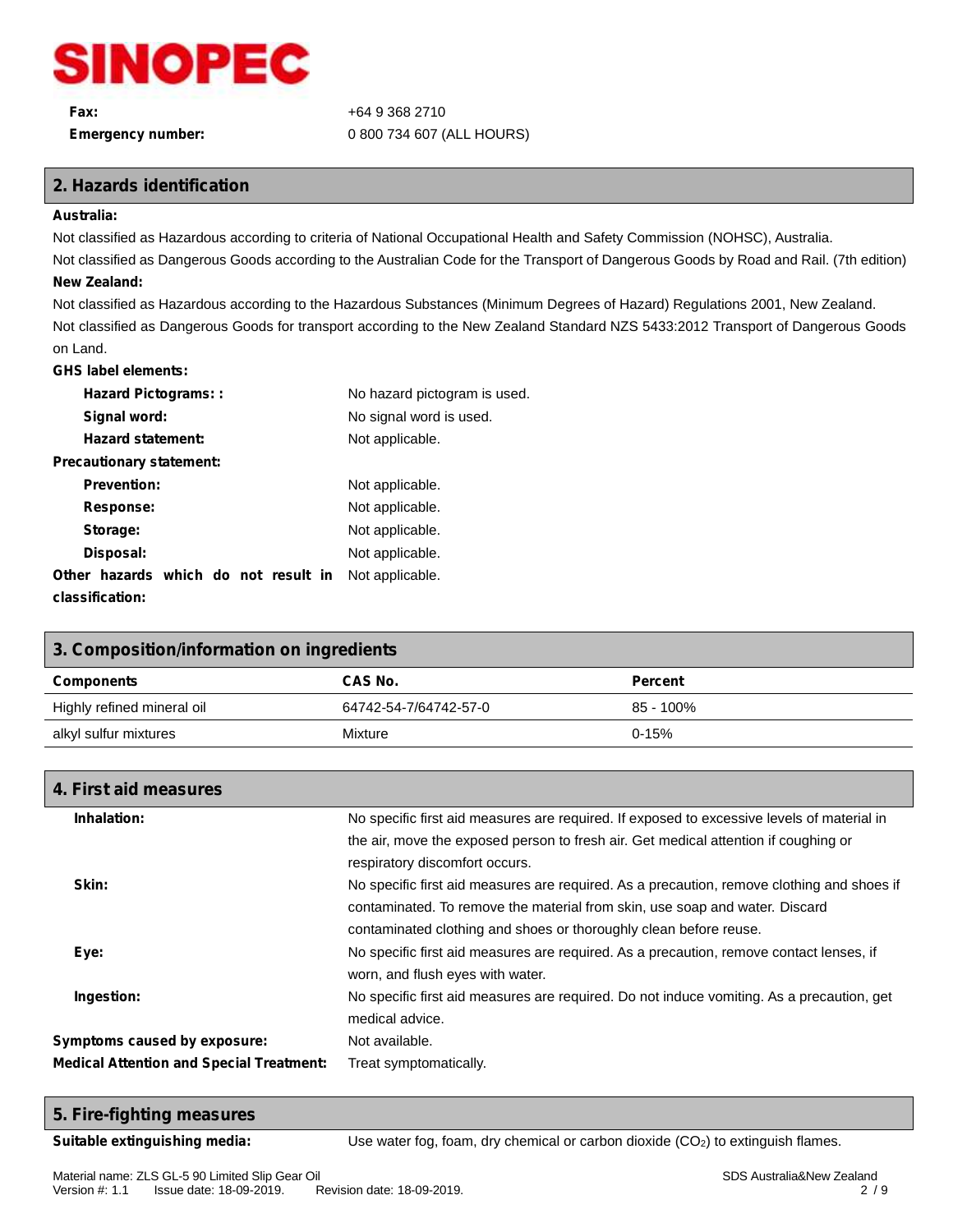Г

| Extinguishing media which must not be | Water.                                                                                    |
|---------------------------------------|-------------------------------------------------------------------------------------------|
| used for safety reasons:              |                                                                                           |
| Specific hazards arising from the     | This material will burn although it is not easily ignited. Highly dependent on combustion |
| chemical:                             | conditions. A complex mixture of airborne solids, liquids, and gases including carbon     |
|                                       | monoxide, carbon dioxide, and unidentified organic compounds will be evolved when this    |
|                                       | material undergoes combustion.                                                            |
| Special protective equipment and      | Fire-fighters should wear appropriate protective equipment and self-contained breathing   |
| precautions for fire fighters:        | apparatus (SCBA) with a full face-piece operated in positive pressure mode.               |

| 6. Accidental release measures                            |                                                                                                                                                                                                                                                                                                                                                                                                                                                              |  |  |
|-----------------------------------------------------------|--------------------------------------------------------------------------------------------------------------------------------------------------------------------------------------------------------------------------------------------------------------------------------------------------------------------------------------------------------------------------------------------------------------------------------------------------------------|--|--|
| <b>Personal</b><br>precautions,<br>protective             | Provide adequate ventilation. Avoid inhalation of vapour. Avoid skin and eye contact. Refer                                                                                                                                                                                                                                                                                                                                                                  |  |  |
| equipment and emergency procedures:                       | to section 8 of SDS for personal protection details.                                                                                                                                                                                                                                                                                                                                                                                                         |  |  |
| <b>Environmental precautions:</b>                         | Do not allow material to be released to the environment without proper governmental<br>permits.                                                                                                                                                                                                                                                                                                                                                              |  |  |
| Methods and materials for containment<br>and cleaning up: | Stop the source of the release if you can do it without risk. Clean up spill as soon as<br>possible, observing precautions in Exposure Controls/Personal Protection. Use<br>appropriate techniques such as applying non-combustible absorbent materials or pumping.<br>Where feasible and appropriate, remove contaminated soil. Place contaminated materials<br>in disposable containers and dispose of in a manner consistent with applicable regulations. |  |  |

| 7. Handling and storage                    |                                                                                                          |
|--------------------------------------------|----------------------------------------------------------------------------------------------------------|
| Precautions for safe handling:             | Electrostatic charge may accumulate and create a hazardous condition when handling this                  |
|                                            | material. To minimize this hazard, bonding and grounding may be necessary but may not,                   |
|                                            | by themselves, be sufficient. Review all operations which have the potential of generating               |
|                                            | and accumulating an electrostatic charge and/or a flammable atmosphere (including tank                   |
|                                            | and container filling, splash filling, tank cleaning, sampling, gauging, switch loading,                 |
|                                            | filtering, mixing, agitation, and vacuum truck operations) and use appropriate mitigating<br>procedures. |
| Conditions for safe storage, including any | Store in original containers. Keep containers securely sealed. No smoking, naked lights or               |
| incompatibilities:                         | ignition sources. Store in a cool, dry, well-ventilated area. Empty containers retain product            |
|                                            | residue (solid, liquid, and/or vapor) and can be dangerous. Do not pressurize, cut, weld,                |
|                                            | braze, solder, drill, grind, or expose such containers to heat, flame, sparks, static                    |
|                                            | electricity, or other sources of ignition.                                                               |
| Storage regulation                         | Classified as a Class C2 (COMBUSTIBLE LIQUID) for the purpose of storage and                             |
|                                            | handling, in accordance with the requirements of AS1940. This product should be stored                   |
|                                            | and used in a well-ventilated area away from naked flames, sparks and other sources of<br>ignition.      |

| 8. Exposure controls/personal protection                                                                |               |       |             |
|---------------------------------------------------------------------------------------------------------|---------------|-------|-------------|
| Control parameters - exposure                                                                           | Not available |       |             |
| standards, biological monitoring:                                                                       |               |       |             |
| <b>Exposure Levels</b>                                                                                  |               |       |             |
| Occupational exposure limits:                                                                           |               |       |             |
| Australia. National Workplace OELs (Workplace Exposure Standards for Airborne Contaminants, Appendix A) |               |       |             |
| <b>Components</b>                                                                                       | <b>Type</b>   | Value | <b>Form</b> |
|                                                                                                         |               |       |             |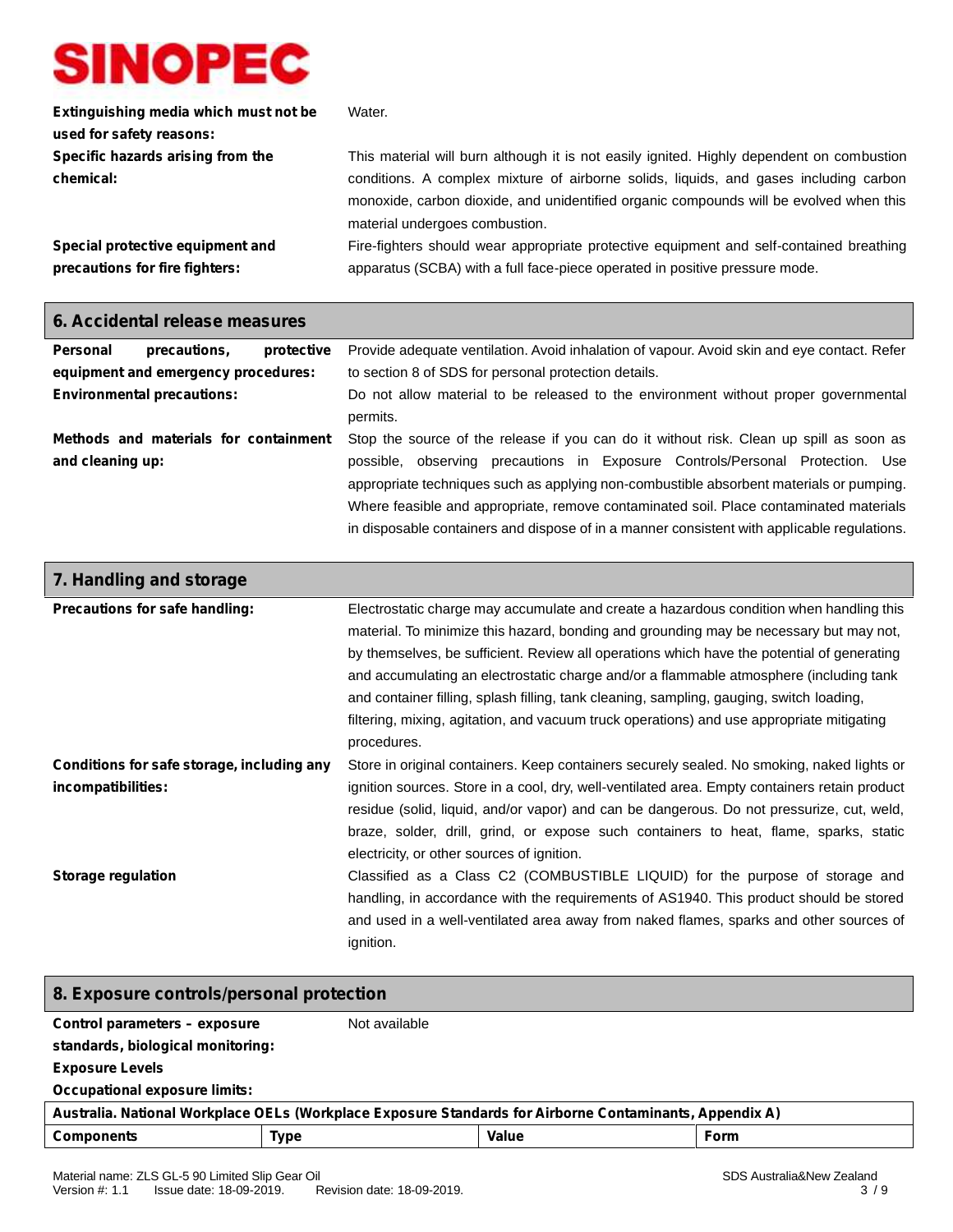| Not available.                                                                                                                   | Not available.                                                                                                                     | Not available.                                                                                                                     | Not available. |
|----------------------------------------------------------------------------------------------------------------------------------|------------------------------------------------------------------------------------------------------------------------------------|------------------------------------------------------------------------------------------------------------------------------------|----------------|
| Australia. OELs. (Adopted National Exposure Standards for Atmospheric Contaminants in the Occupational Environment)              |                                                                                                                                    |                                                                                                                                    |                |
| <b>Components</b>                                                                                                                | <b>Type</b>                                                                                                                        | Value                                                                                                                              | <b>Form</b>    |
| Not available.                                                                                                                   | Not available.                                                                                                                     | Not available.                                                                                                                     | Not available. |
|                                                                                                                                  | No exposure standards have been established for this material, however, the TWA National occupational Health And Safety Commission |                                                                                                                                    |                |
|                                                                                                                                  |                                                                                                                                    | (NOHSC) exposure standards for oil mist, mineral is 5 mg/m3, the STEL National occupational Health And Safety Commission (NOHSC)   |                |
| exposure standards for oil mist, mineral is 10 mg/m3.                                                                            |                                                                                                                                    |                                                                                                                                    |                |
|                                                                                                                                  |                                                                                                                                    | TWA (Time Weighted Average): The average airborne concentration of a particular substance when calculated over a normal eight-hour |                |
| working day, for a five-day week.                                                                                                |                                                                                                                                    |                                                                                                                                    |                |
| Appropriate engineering controls:<br>Provide sufficient ventilation to keep airborne levels as low as possible. Where vapours or |                                                                                                                                    |                                                                                                                                    |                |
|                                                                                                                                  |                                                                                                                                    | mists are generated, particularly in enclosed areas, and natural ventilation is inadequate, a                                      |                |
| local exhaust ventilation system is required.                                                                                    |                                                                                                                                    |                                                                                                                                    |                |
| Personal protective equipment:                                                                                                   |                                                                                                                                    |                                                                                                                                    |                |
| <b>Eye/face protection:</b>                                                                                                      |                                                                                                                                    | No special eye protection is normally required. Where splashing is possible, wear safety                                           |                |
|                                                                                                                                  | glasses with side shields as a good safety practice.                                                                               |                                                                                                                                    |                |
| <b>Skin protection:</b>                                                                                                          |                                                                                                                                    | No special protective clothing is normally required. Where splashing is possible, select                                           |                |
|                                                                                                                                  |                                                                                                                                    | protective clothing depending on operations conducted physical requirements and other                                              |                |
|                                                                                                                                  | substances in the workplace.                                                                                                       |                                                                                                                                    |                |
| <b>Respiratory protection:</b>                                                                                                   |                                                                                                                                    | No respiratory protection is normally required. No respiratory protection is ordinarily                                            |                |
|                                                                                                                                  |                                                                                                                                    | required under normal conditions of use. In accordance with good industrial hygiene                                                |                |
|                                                                                                                                  |                                                                                                                                    | practices, precautions should be taken to avoid breathing of materialIf user operations                                            |                |
|                                                                                                                                  |                                                                                                                                    | generate an oil mist, determine if airborne concentrations are below the occupational                                              |                |
|                                                                                                                                  |                                                                                                                                    | exposure limit for mineral oil mist. If not, wear an approved respirator that provides                                             |                |
|                                                                                                                                  |                                                                                                                                    | adequate protection from the measured concentrations of this material. For air-purifying                                           |                |
|                                                                                                                                  |                                                                                                                                    | respirators use a particulate cartridge. Use a positive pressure air-supplying respirator in                                       |                |
|                                                                                                                                  |                                                                                                                                    | circumstances where air-purifying respirators may not provide adequate protection.                                                 |                |
| Hand protection:                                                                                                                 | Suggested materials for protective gloves include: Neoprene, Nitrile Rubber.                                                       |                                                                                                                                    |                |
|                                                                                                                                  |                                                                                                                                    |                                                                                                                                    |                |

# **9. Physical and chemical properties**

## **Information on basic physical and chemical properties**

| Appearance:                             |                            |
|-----------------------------------------|----------------------------|
| <b>Physical state:</b>                  | Liquid                     |
| Form:                                   | Oily liquid                |
| Color:                                  | Transparent, yellow        |
| Odor:                                   | Odorless or slight odor    |
| Odour threshold:                        | Not available              |
| PH:                                     | Not available              |
| <b>Melting point/Freezing point:</b>    | Not available              |
| <b>Boiling point and boiling range:</b> | >230°C (typical)           |
| Flash point:                            | 214 °C (Open Cup)(typical) |
| <b>Evaporation rate:</b>                | Not available              |
| Flammability (solid, gas):              | Not available              |
| Upper/lower flammability or explosive   | Not available              |
| limits:                                 |                            |
| Vapor pressure:                         | < $0.5MPa(40^{\circ}C)$    |
| Vapor density:                          | >1 (air=1)                 |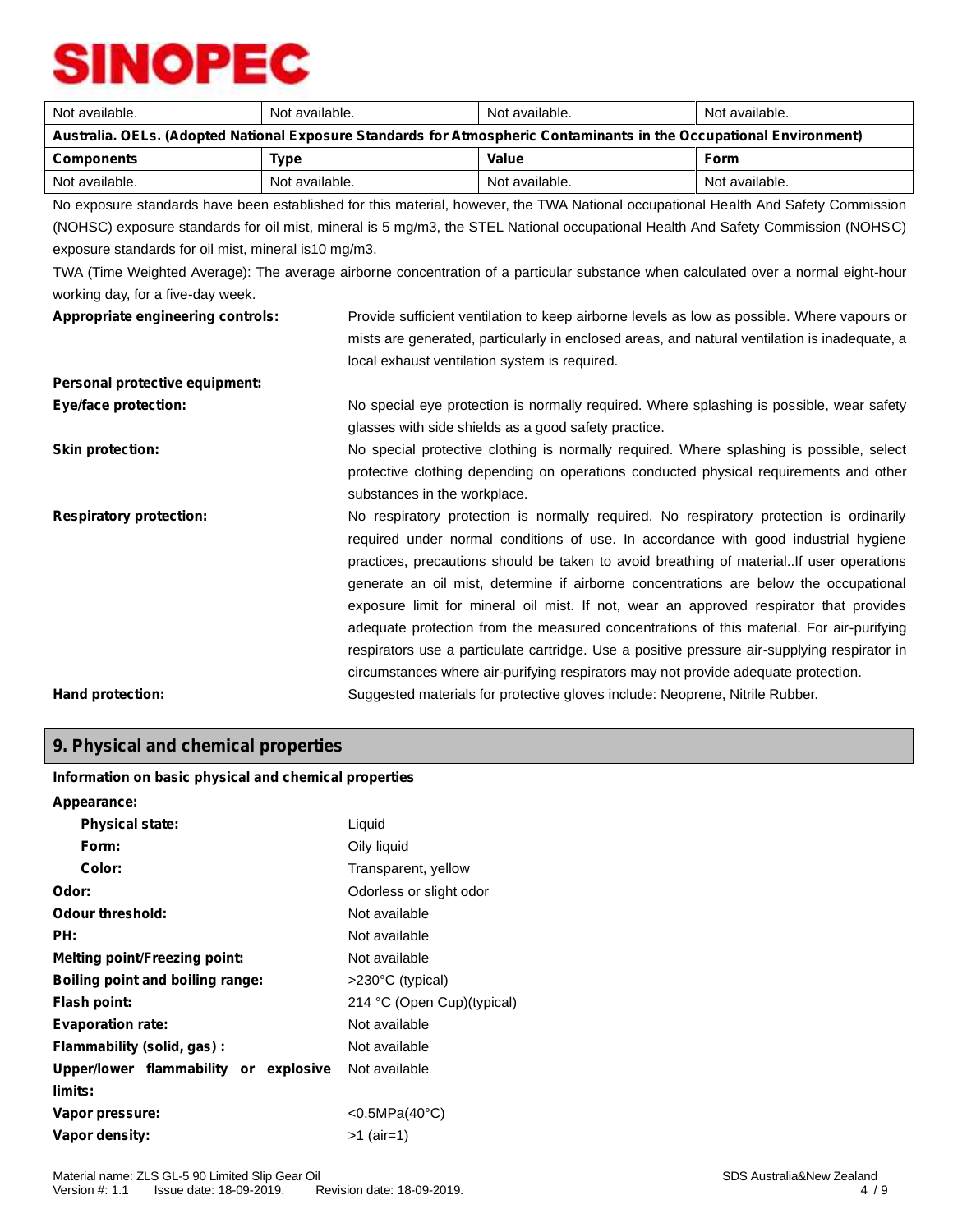| Density:                                  | $0.86 - 0.91$ kg/l @ 20°C |
|-------------------------------------------|---------------------------|
| Solubility (H <sub>2</sub> O) :           | Insoluble                 |
| Partition coefficient (n-octanol/water) : | > 6 (estimated value)     |
| Auto-ignition temperature:                | $>200^{\circ}$ C          |
| Decomposition temperature:                | Not available             |
| Viscosity, dynamic:                       | 13.5~<24mm2/s @100°C      |
| Specific heat value:                      | Not available             |
| Particle size:                            | Not available             |
| Volatile organic compounds content:       | Not available             |
| % volatile:                               | Not available             |
| Saturated vapour concentration:           | Not available             |
| Release of invisible flammable vapours    | Not available             |
| and gases:                                |                           |
| <b>Additional parameters</b>              |                           |
| Shape and aspect ratio:                   | Not available             |
| <b>Crystallinity:</b>                     | Not available             |
| <b>Dustiness:</b>                         | Not available             |
| Surface area:                             | Not available             |
| Degree of aggregation or agglomeration:   | Not available             |
| Ionisation (redox potential):             | Not available             |
| <b>Biodurability or biopersistence:</b>   | Not available             |

| 10. Stability and reactivity        |                                                                                       |
|-------------------------------------|---------------------------------------------------------------------------------------|
| <b>Reactivity:</b>                  | Stable under recommended transport or storage conditions.                             |
| <b>Chemical stability:</b>          | Stable under normal temperatures and pressures.                                       |
| Possibility of hazardous reactions: | May react with strong oxidizing agents.                                               |
| <b>Conditions to avoid:</b>         | Incompatible materials. Avoid extreme temperatures, sun exposure, the fire source.    |
| Incompatible materials:             | Strong oxidizing agents, such as chlorates, nitrates, peroxides, etc.                 |
| Hazardous decomposition products:   | A complex mixture of airborne solids, liquids, and gases including carbon monoxide,   |
|                                     | carbon dioxide, and unidentified organic compounds will be evolved when this material |
|                                     | undergoes combustion.                                                                 |

# **11. Toxicological information**

| Toxicological data:                          |                   |
|----------------------------------------------|-------------------|
| <b>Acute toxicity:</b>                       |                   |
| LD50(Oral, Rat):                             | >5g/kg            |
| LD50(Dermal, Rabbit):                        | >5g/kg            |
| LC50(Inhalation, Rat):                       | >10q/m3           |
| Highly refined mineral oil (CAS: 64742-54-7) |                   |
| LD50(Oral, Rat):                             | $>$ 5000 mg/kg bw |
| LD50(Dermal, Rabbit):                        | > 2000 mg/kg bw   |
| LC50(Inhalation, Rat):                       | 2.18 mg/L air     |
| Highly refined mineral oil (CAS: 64742-57-0) |                   |
| LD50(Oral, Rat):                             | $>$ 5000 mg/kg bw |
| LD50(Dermal, Rabbit):                        | > 2000 mg/kg bw   |
| LC50(Inhalation, Rat):                       | 2.18 mg/L air     |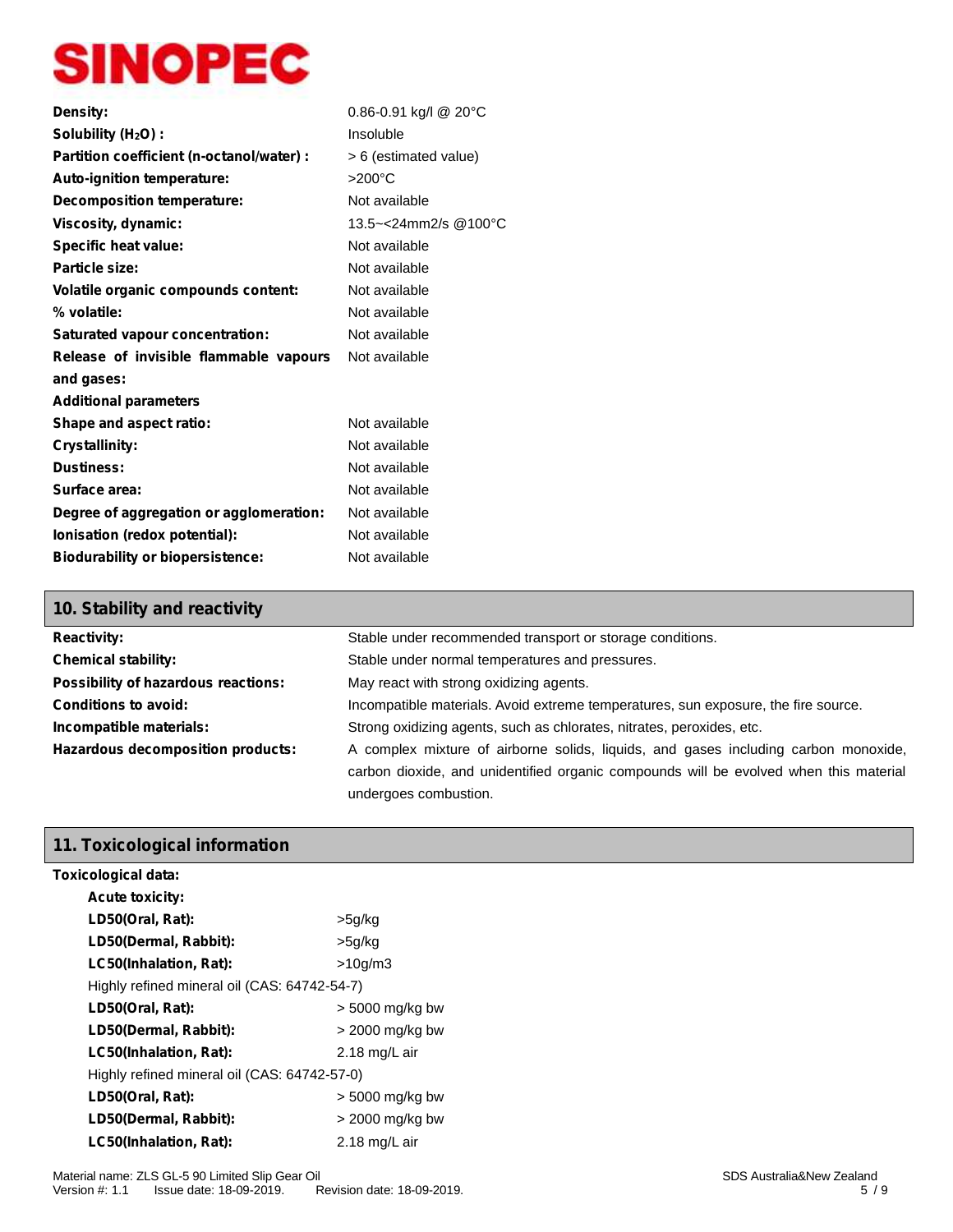| <b>Skin corrosion/Irritation:</b>     | No data available.                                        |
|---------------------------------------|-----------------------------------------------------------|
| Serious eye damage/irritation:        | No data available.                                        |
| Respiratory or skin sensitization:    | No data available.                                        |
| Germ cell mutagenicity:               | No data available.                                        |
| Carcinogenicity:                      | No data available.                                        |
| <b>Reproductive toxicity:</b>         | No data available.                                        |
| <b>STOT-</b> single exposure:         | No data available.                                        |
| <b>STOT-repeated exposure:</b>        | No data available.                                        |
| <b>Aspiration hazard:</b>             | No data available.                                        |
| <b>Other information</b>              | This product has no known adverse effect on human health. |
| Information on routes of exposure     | No data available.                                        |
| Symptoms related to exposure          | No data available.                                        |
| <b>Numerical measures of toxicity</b> | No data available.                                        |
| Immediate, delayed and chronic health | No data available.                                        |
| effects from exposure                 |                                                           |

# **12. Ecological information**

# **Ecotoxicity:**

|                                     | <b>Acute toxicity</b>                                                    |                                                                                      | Time                                                                                                                                                                                          | <b>Species</b>                                                 | <b>Method</b>                                              | <b>Evaluation</b> | <b>Remarks</b> |  |  |  |
|-------------------------------------|--------------------------------------------------------------------------|--------------------------------------------------------------------------------------|-----------------------------------------------------------------------------------------------------------------------------------------------------------------------------------------------|----------------------------------------------------------------|------------------------------------------------------------|-------------------|----------------|--|--|--|
|                                     | <b>LC50</b><br>N/A<br>EC <sub>50</sub><br>N/A<br>EC <sub>50</sub><br>N/A |                                                                                      | 96h                                                                                                                                                                                           | Fish                                                           | OECD 203                                                   | N/A               | N/A            |  |  |  |
|                                     |                                                                          |                                                                                      | 48h<br>72h                                                                                                                                                                                    | Daphnia<br>Algae                                               | OECD 202                                                   | N/A<br>N/A        | N/A<br>N/A     |  |  |  |
|                                     |                                                                          |                                                                                      |                                                                                                                                                                                               |                                                                | <b>OECD 201</b>                                            |                   |                |  |  |  |
| Persistence and degradability:      |                                                                          |                                                                                      |                                                                                                                                                                                               |                                                                | This material is not expected to be readily biodegradable. |                   |                |  |  |  |
|                                     | <b>Bioaccumulative potential:</b>                                        |                                                                                      | This material contains components with potential to bioaccumulation.                                                                                                                          |                                                                |                                                            |                   |                |  |  |  |
| <b>Mobility in soil:</b>            |                                                                          |                                                                                      |                                                                                                                                                                                               | If into the soil, this material will be adsorbed and not flow. |                                                            |                   |                |  |  |  |
| Other adverse effects:              |                                                                          |                                                                                      | No other adverse environmental effects (e.g. ozone depletion, photochemical ozone<br>creation potential, endocrine disruption, global warming potential) are expected from this<br>component. |                                                                |                                                            |                   |                |  |  |  |
| 13. Disposal considerations         |                                                                          |                                                                                      |                                                                                                                                                                                               |                                                                |                                                            |                   |                |  |  |  |
| Safe handling and disposal methods: |                                                                          | Collect and reclaim or dispose in sealed containers at licensed waste disposal site. |                                                                                                                                                                                               |                                                                |                                                            |                   |                |  |  |  |
| Disposal of any contaminated        |                                                                          | Australia:                                                                           |                                                                                                                                                                                               |                                                                |                                                            |                   |                |  |  |  |
| packaging:                          |                                                                          |                                                                                      | The disposal of the spilled or waste material must be done in accordance with applicable                                                                                                      |                                                                |                                                            |                   |                |  |  |  |

The disposal of the spilled or waste material must be done in accordance with applicable local and national regulations.

#### **New Zealand:**

### **Product Disposal**

Product wastes are controlled wastes and should be disposed of in accordance with all applicable local and national regulations. This product can be disposed through a licensed commercial waste collection service. In this specific case the product is a combustible substance and therefore can be sent to an approved high temperature incineration plant for disposal. Personal protective clothing and equipment as specified in Section 8 of this SDS must be worn during handling and disposal of this product. The ventilation requirements as specified in the same section must be followed, and the precautions given in Section 7 of this SDS regarding handling must also be followed. Do not dispose into the sewerage system. Do not discharge into drains or watercourses or dispose where ground or surface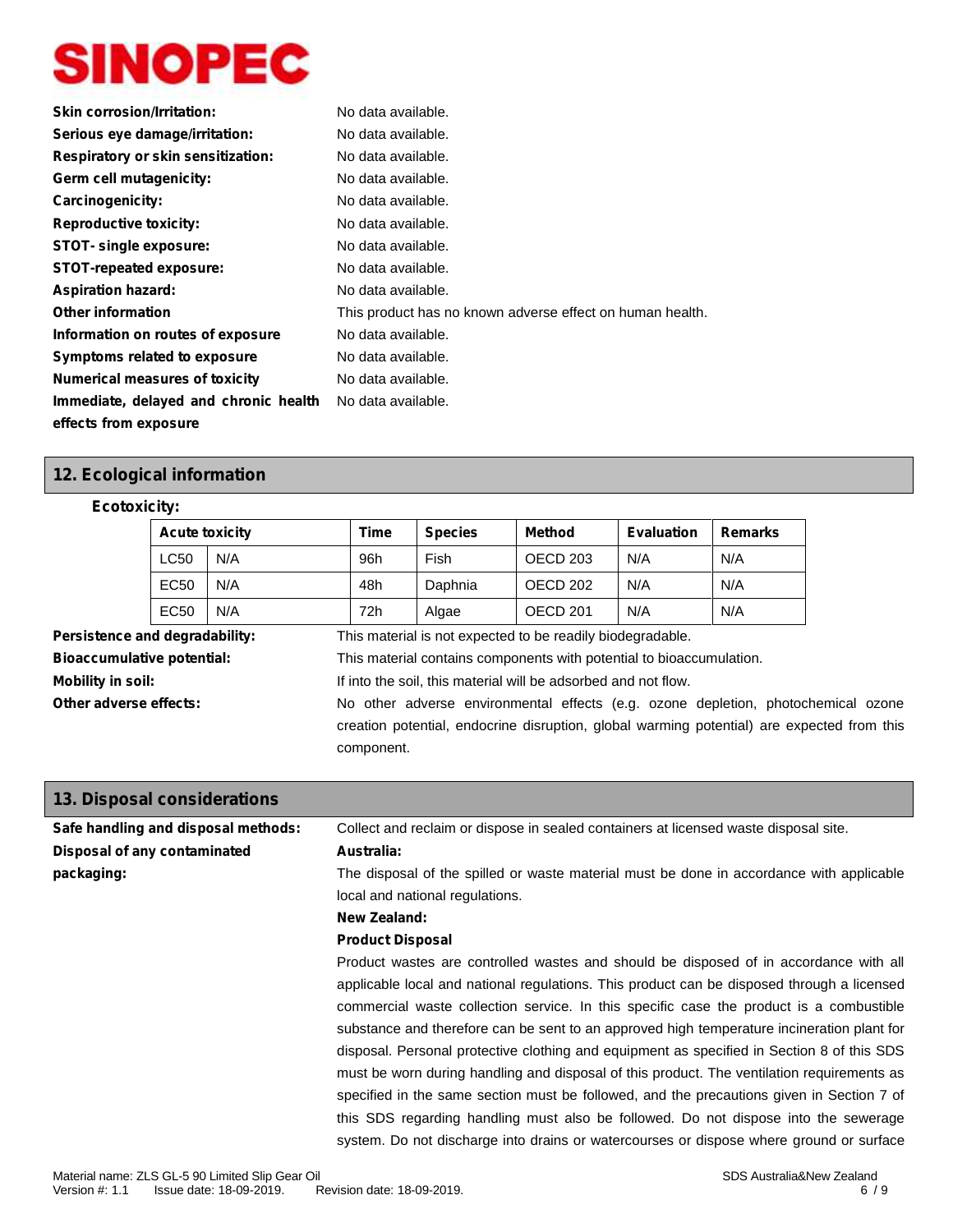waters may be affected. In New Zealand, the disposal agency or contractor must comply with the New Zealand Hazardous Substances (Disposal) Regulations 2001. Further details regarding disposal can be obtained on the EPA New Zealand website under specific group standards.

### **Container Disposal**

The container or packaging must be cleaned and rendered incapable of holding any substance. It can then be disposed of in a manner consistent with that of the substance it contained. In this instance the packaging can be disposed through a commercial waste collection service. Alternatively, the container or packaging can be recycled if the hazardous residues have been thoroughly cleaned or rendered non-hazardous. In New Zealand, the packaging (that may or may not hold any residual substance) that is lawfully disposed of by householders or other consumers through a public or commercial waste collection service is a means of compliance with regulations.

# **14. Transport information**

#### **Australia:**

Not classified as Dangerous Goods according to the Australian Code for the Transport of Dangerous Goods by Road and Rail. (7th edition)

Not classified as Dangerous Goods by the criteria of the International Air Transport Association (IATA) Dangerous Goods Regulations for transport by air.

Not classified as Dangerous Goods by the criteria of the International Maritime Dangerous Goods Code (IMDG Code) for transport by sea. **New Zealand:**

Not classified as Dangerous Goods for transport according to the NZS 5433:2012 Transport of Dangerous Goods on Land.

Not classified as Dangerous Goods by the criteria of the International Maritime Dangerous Goods Code (IMDG Code) for transport by sea. Not classified as Dangerous Goods by the criteria of the International Air Transport Association (IATA) Dangerous Goods Regulations for transport by air.

**U.N. Number**

None Allocated

**Proper Shipping Name**

None Allocated

**DG Class**

None Allocated

**Packing Group**

None Allocated

# **15. Regulatory information**

**Safety, health and environmental regulations specific for the product in question**

#### **Australia:**

Not classified as Hazardous according to criteria of National Occupational Health and Safety Commission (NOHSC), Australia.

Not classified as a Scheduled Poison according to the Standard for the Uniform Scheduling of Medicines and Poisons (SUSMP)

#### **New Zealand:**

Not classified as Hazardous according to the New Zealand Hazardous Substances (Minimum Degrees of Hazard) Regulations 2001.

# **Australia HVIC: Listed substance**

Not available.

### **New Zealand Location Test Certificate**

Subject to Regulation 55 of the Hazardous Substances (Classes 1 to 5 Controls) Regulations a location test certificate is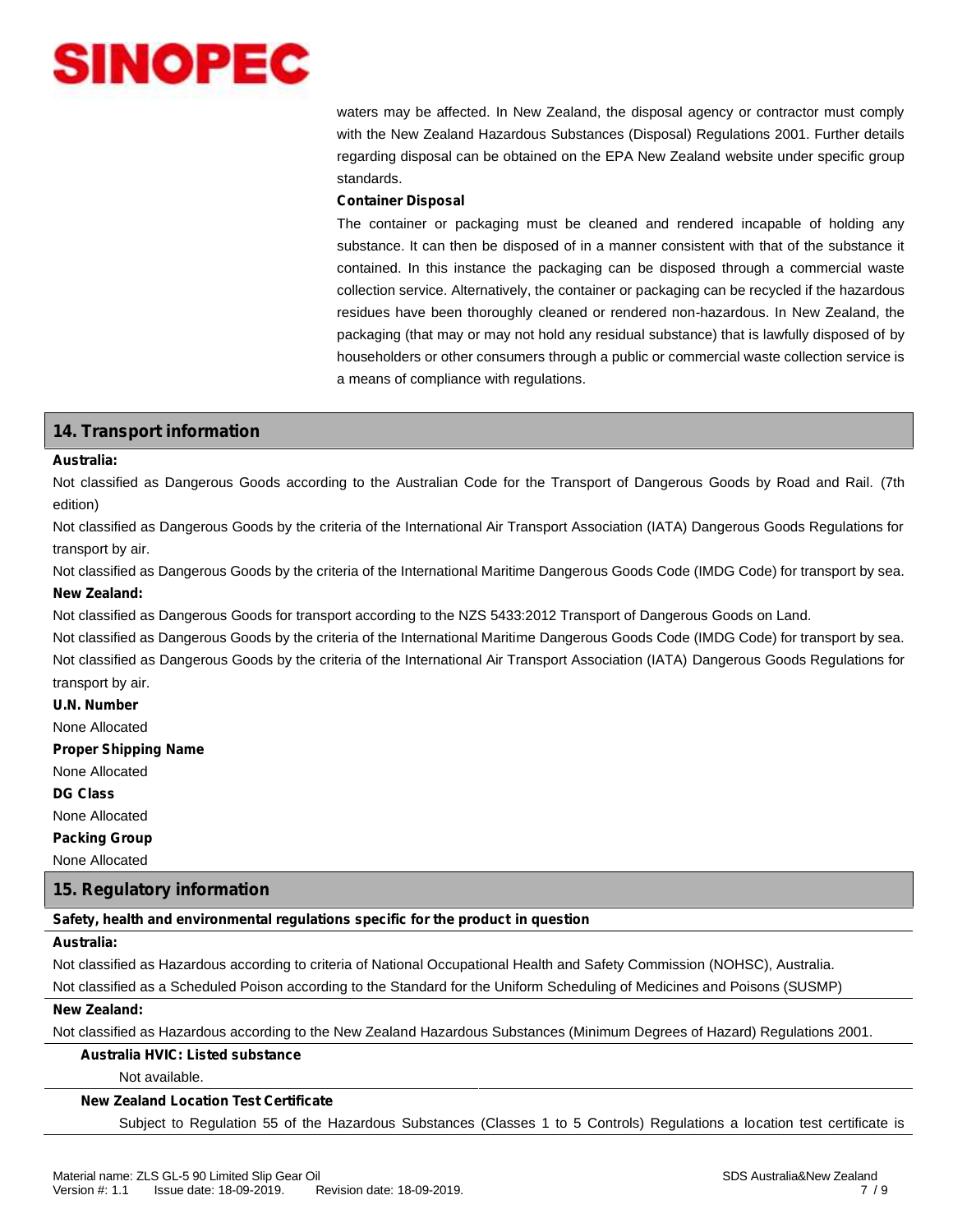required when quantity greater than or equal to those indicated below are present.

| <b>Hazard Class</b> |                       | Quantity beyond which controls apply Quantity beyond which controls apply |  |  |
|---------------------|-----------------------|---------------------------------------------------------------------------|--|--|
|                     | for closed containers | when use occurring in open containers                                     |  |  |
| Not Applicable      | Not Applicable        | Not Applicable                                                            |  |  |

### **New Zealand Approved Handler**

Subject to Regulation 56 of the Hazardous Substances (Classes 1 to 5 Controls) Regulations, the substance must be under the personal control of an Approved Handler when present in a quantity greater than or equal to those indicated below.

|                          | <b>Class of substance</b>   | <b>Quantities</b>                                             |                        |
|--------------------------|-----------------------------|---------------------------------------------------------------|------------------------|
|                          | Not Applicable              | Not Applicable                                                |                        |
| <b>Inventory status:</b> |                             |                                                               |                        |
| Country(s) or region     |                             | <b>Inventory name</b>                                         | On inventory (yes/no)* |
| Australia                |                             | Australian Inventory of Chemical Substances (AICS)            | Not available.         |
| Canada                   |                             | Domestic Substances List (DSL)                                | Not available.         |
| Canada                   |                             | Non-Domestic Substances List (NDSL)                           | Not available.         |
| China                    |                             | Inventory of Existing Chemical Substances in China            | Not available.         |
|                          |                             | (IECSC)                                                       |                        |
| Europe                   |                             | European Inventory of Existing Commercial Chemical            | Not available.         |
|                          |                             | Substances (EINECS)                                           |                        |
| Europe                   |                             | European List of Notified Chemical Substances (ELINCS)        | Not available.         |
| Japan                    |                             | Inventory of Existing and New Chemical Substances             | Not available.         |
|                          |                             | (ENCS)                                                        |                        |
| Korea                    |                             | Existing Chemicals List (ECL)                                 | Not available.         |
| New Zealand              |                             | New Zealand Inventory                                         | Not available.         |
| Philippines              |                             | Chemical<br>Chemicals<br>Philippine<br>Inventory<br>of<br>and | Not available.         |
|                          |                             | Substances (PICCS)                                            |                        |
|                          | United States & Puerto Rico | Toxic Substances Control Act (TSCA) Inventory                 | Not available.         |

\*A "Yes" indicates this product complies with the inventory requirements administered by the governing country(s)

A "No" indicates that one or more components of the product are not listed or exempt from listing on the inventory administered by the governing country(s).

| 16. Other information          |                                                                                      |
|--------------------------------|--------------------------------------------------------------------------------------|
| Indication of changes:         | Version 1.1                                                                          |
| Date of preparation or review: | 2019.9.18                                                                            |
| Key abbreviations or acronyms  | <b>CAS: Chemical Abstracts Service</b>                                               |
| used:                          | LC50: Lethal Concentration 50                                                        |
|                                | EC50: Concentration for 50% of maximal effect                                        |
|                                | LD50: Lethal dose 50%                                                                |
|                                | MAC: maximum allowable concentration, MAC)                                           |
|                                | PC-TWA: permissible concentration-time weighted average                              |
|                                | PC-STEL: permissible concentration-short term exposure limit                         |
| reference                      | Australia:                                                                           |
|                                | Standard for the Uniform Scheduling of Medicines and Poisons.                        |
|                                | Approved criteria for classifying hazardous substances [NOHSC: 1008(2004)].          |
|                                | National Code of Practice for the Preparation of Material Safety Data Sheets [NOHSC: |
|                                | 2011(2003)].                                                                         |
|                                |                                                                                      |